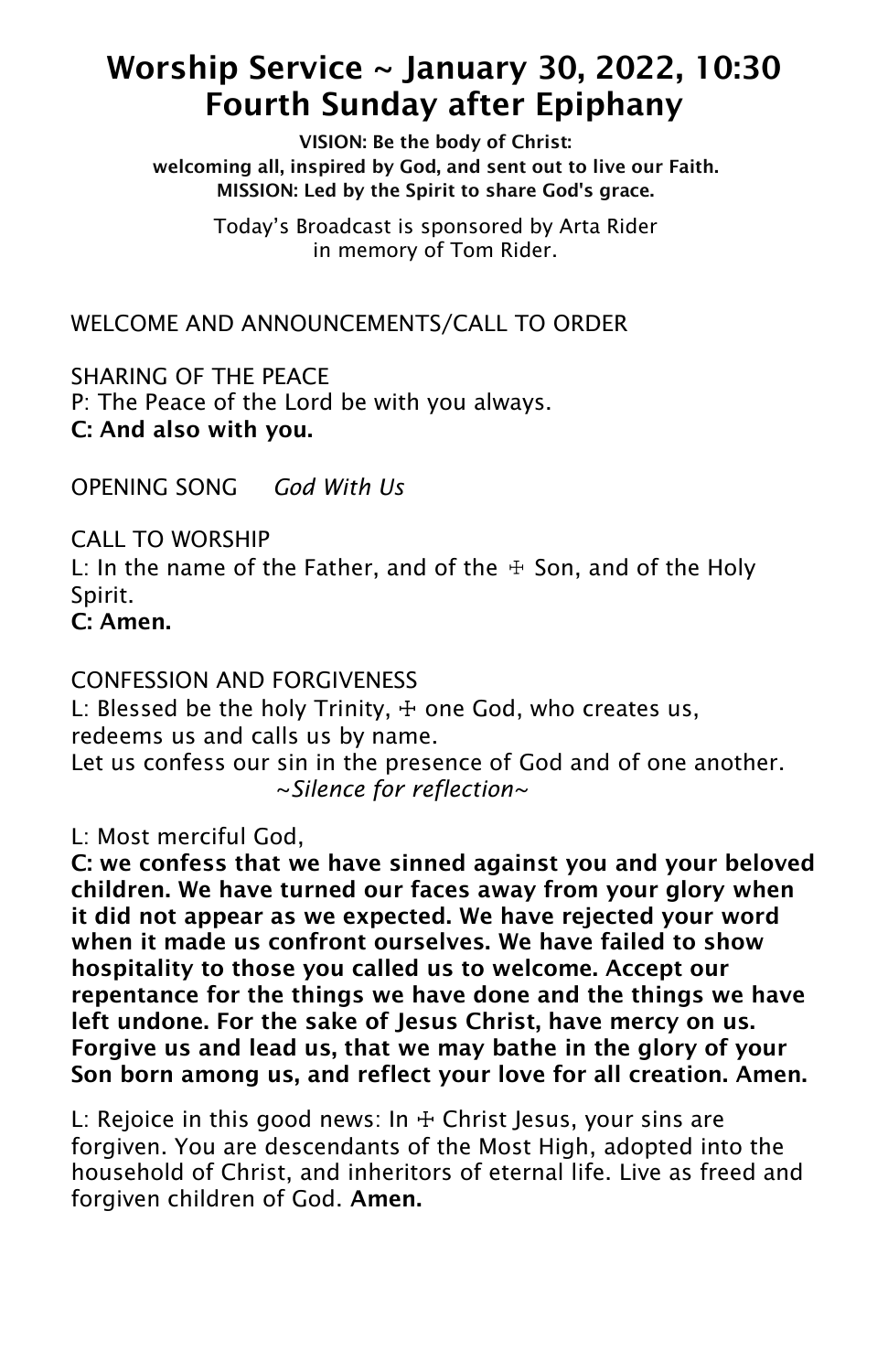## PRAYER OF THE DAY

L: Let us pray, Almighty and ever-living God,

C: increase in us the gifts of faith, hope, and love; and that we may obtain what you promise, make us love what you command, through your Son, Jesus Christ, our Savior and Lord. Amen.

PRAYER LAB MINUTE

R: A reading from Jeremiah.

Jeremiah 1:4-5

<sup>4</sup>Now the word of the LORD came to me saying, 5 "Before I formed you in the womb I knew you, and before you were born I consecrated you; I appointed you a prophet to the nations."

 $R$ : A Gospel reading from the  $4<sup>th</sup>$  chapter of Luke.

## Luke 4:21-30

 $21$ Then [Jesus] began to say to [all in the synagogue in Nazareth,] "Today this scripture has been fulfilled in your hearing." <sup>22</sup>All spoke well of him and were amazed at the gracious words that came from his mouth. They said, "Is not this Joseph's son?" <sup>23</sup>He said to them, "Doubtless you will quote to me this proverb, 'Doctor, cure yourself!' And you will say, 'Do here also in your hometown the things that we have heard you did at Capernaum.'" <sup>24</sup>And he said, "Truly I tell you, no prophet is accepted in the prophet's hometown.  $^{25}$ But the truth is, there were many widows in Israel in the time of Elijah, when the heaven was shut up three years and six months, and there was a severe famine over all the land;  $26$ yet Elijah was sent to none of them except to a widow at Zarephath in Sidon.

 $27$ There were also many lepers in Israel in the time of the prophet Elisha, and none of them was cleansed except Naaman the Syrian." <sup>28</sup>When they heard this, all in the synagogue were filled with rage. <sup>29</sup>They got up, drove him out of the town, and led him to the brow of the hill on which their town was built, so that they might hurl him off the cliff. <sup>30</sup>But he passed through the midst of them and went on his way.

SONG OF THE DAY *Beautiful Things*

MESSAGE Pastor John Klawiter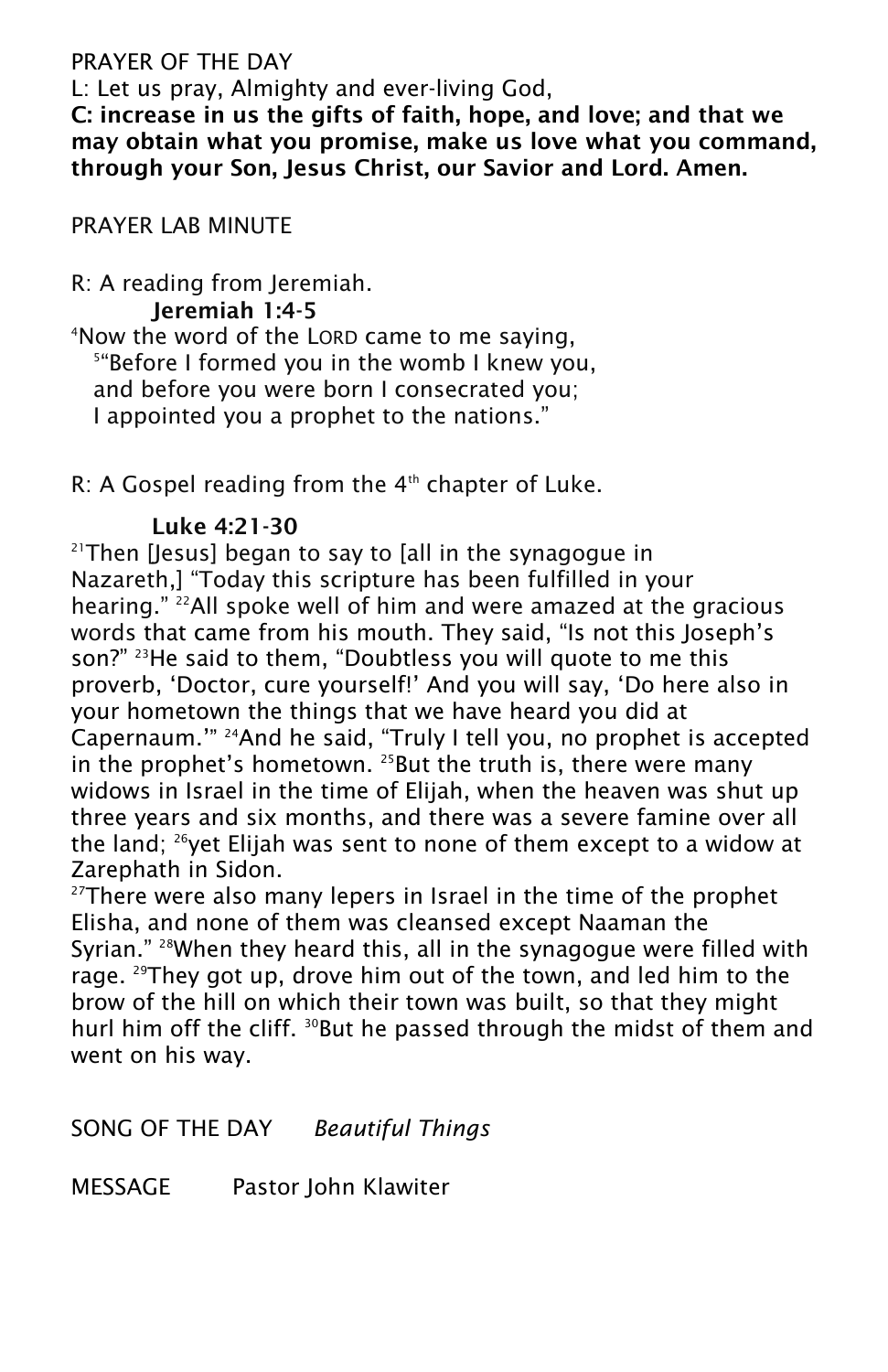MUSICAL OFFERING *"You Revive Me"* Worship Band

OFFERTORY PRAYER L: Let us pray. Blessed are you, C: O God, Sovereign of the universe. You offer us new beginnings and guide us on our journey. Lead us and prepare us to carry your love to a hungry world, in the name of Christ our light. Amen.

PRAYERS OF THE CHURCH

THE LORD'S PRAYER

**BLESSING** L: May the LORD bless us and keep us; May the LORD's face shine upon us and be gracious unto us, May the LORD look upon us with favor, + and give us peace. C: Amen.

SENDING SONG *Build Your Kingdom Here*

DISMISSAL L: Go in peace. Serve the Lord. C: Thanks be to God.